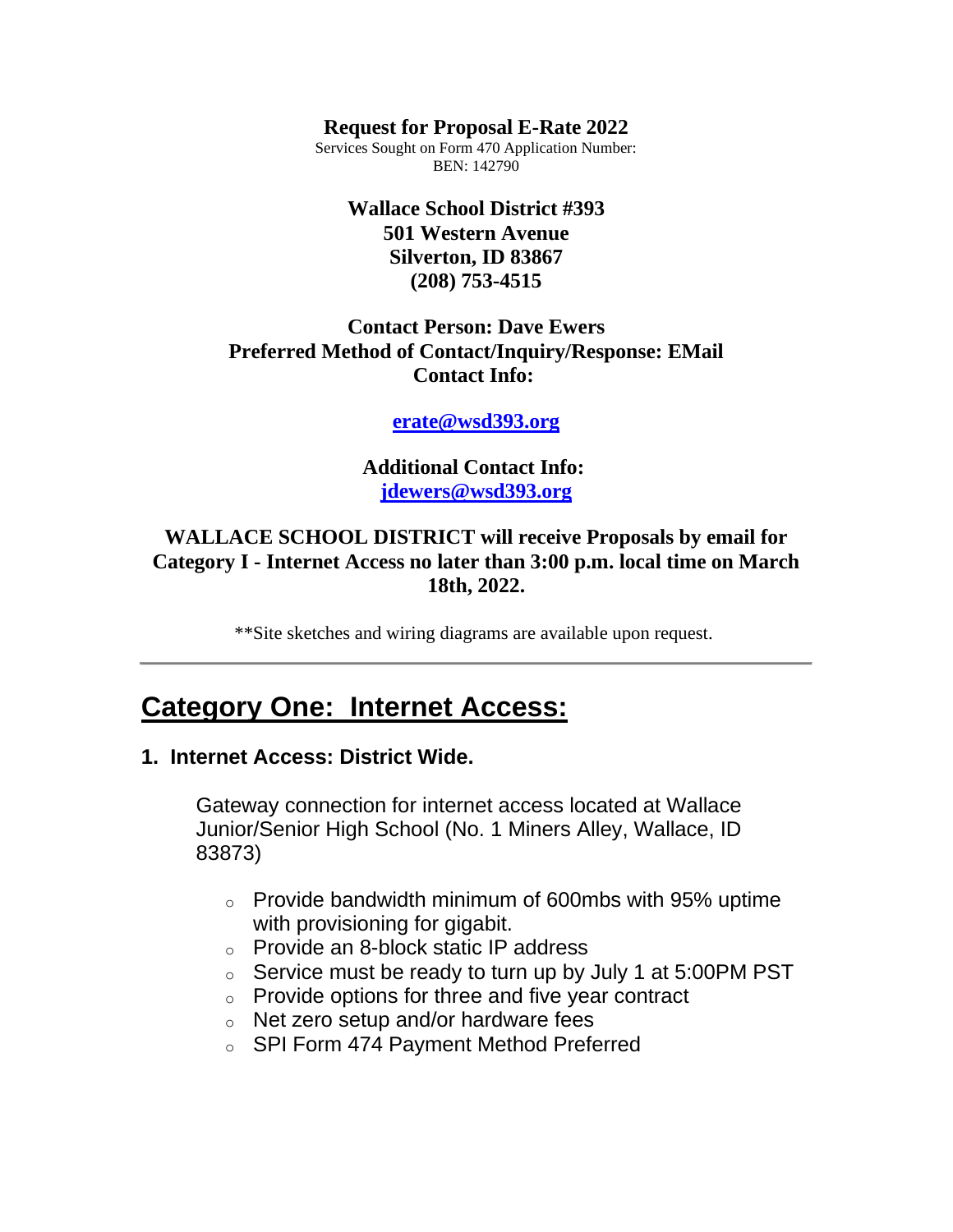## **2. Digital Transmission Services – Data only:**

Point-to-Point connection for WAN/MAN between the elementary and high schools. This will also be the gateway for the elementary school

- o (A) Silver Hills Elementary School (1246 Silver Valley Road, Osburn, ID) to (Z) Wallace Junior/Senior High School (No. 1 Miners Alley, Wallace, ID)
- $\circ$  300mbs required with provisioning for gigabit
- $\circ$  Service must be ready to turn up by July 1 at 5:00PM PST
- $\circ$  Provide options for three and five year contract
- o Net zero setup and/or hardware fees
- o SPI Form 474 Payment Method Preferred

### **Definitions:**

| The District | <b>Wallace School District 393</b>         |
|--------------|--------------------------------------------|
| Respondent   | <b>Internet Service Provider Applicant</b> |

## **1.1 Description of Proposal**

Respondent will provide a description of their proposal for all services and solutions. Description will include an overview of the proposal, any deviations from the requested architecture, design or requirements, assumptions made, and other detail the District may find useful or necessary (or could differentiate the solution from a competing proposal). At a minimum, each proposal shall address the following:

Responses to the following project-specific questions:

- o Customer Support Center hours of operation, including protocols for accessing customer support. The District prefers a solution that includes customer support functions including problem tracking, resolution and escalation support management on a 24 hours a day, 7 days a week, and 365 days a year basis.
- o Response times for service interruptions, degradation, and loss of service. The District prefers a system that includes a stated commitment to respond to any outage within two (2) hours and a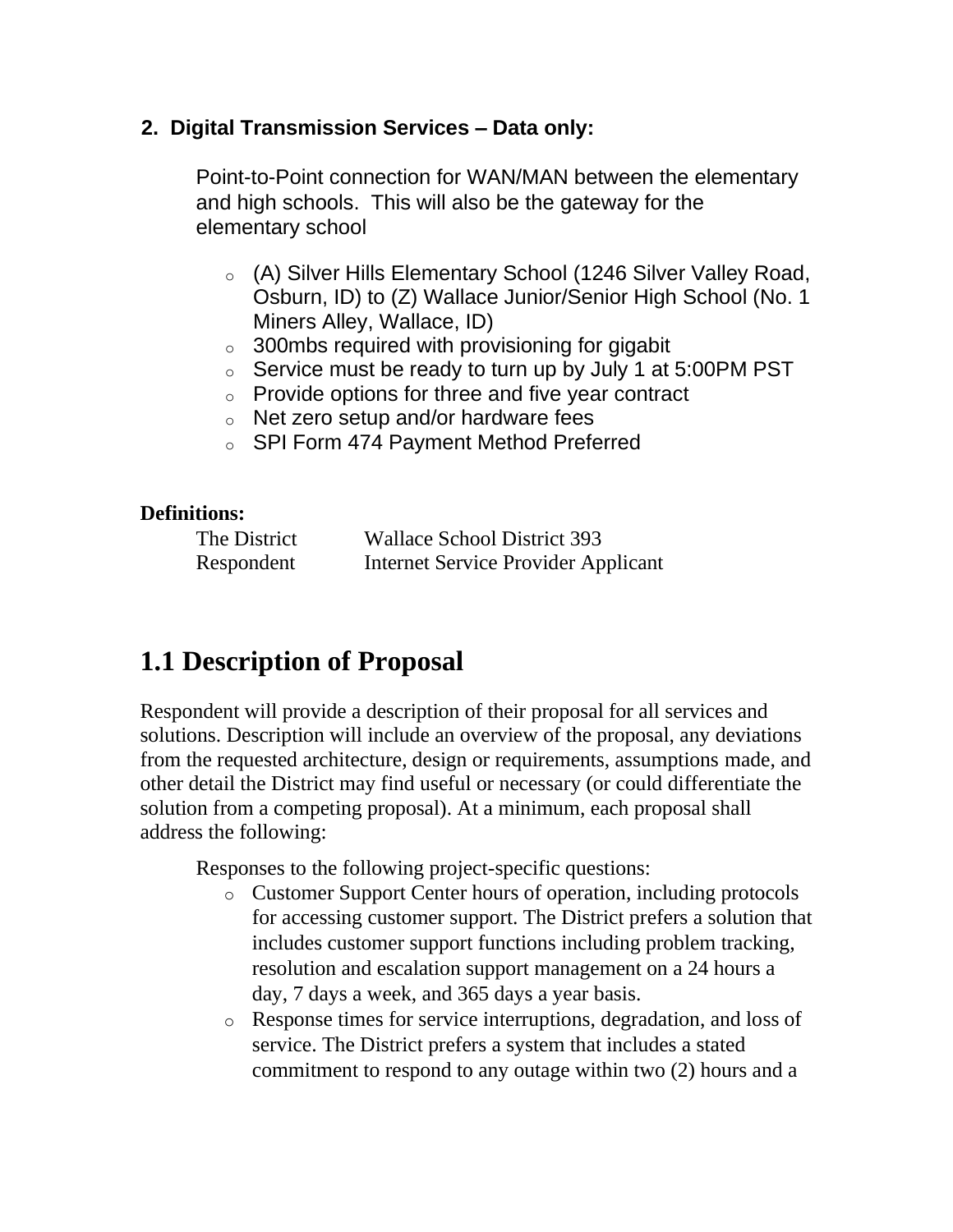four (4) hour restoration of service. Time starts from the time the Customer contacts vendor and identifies the problem.

- o Process of escalation if service is not repaired or restored within agreed-upon time frames. The District prefers a system whereas, in the event that service has not been restored in a timely manner, or the District does not feel that adequate attention has been allocated, the District can escalate the trouble resolution by request. A list of escalation contacts will be provided when implementation schedule is completed.
- o Resolution notification process. The District prefers a system whereas immediate notification is provided once the problem is resolved and closure of the incident requested.
- o Timeline for bringing services online.

## **1.2 Service Level Agreement**

**Respondent must provide a proposed Service Level Agreement (SLA) with their RFP response including a description of the following services, how they will be measured, how they will be mitigated, and how the District will be compensated when the terms are not met. Service Level Agreements should address the following:** 

- Agreed service targets, eg: network availability and quality
- Criteria for target fulfilment evaluation, eg: daily usage reports
- Roles and responsibilities of Service Provider
- Duration, Scope and Renewal of this SLA contract
- Limitations, exclusions and deviations.

*Please note: The District will not accept any proposals that include provisions to limit or throttle the capacity of the service at any time for any reason.*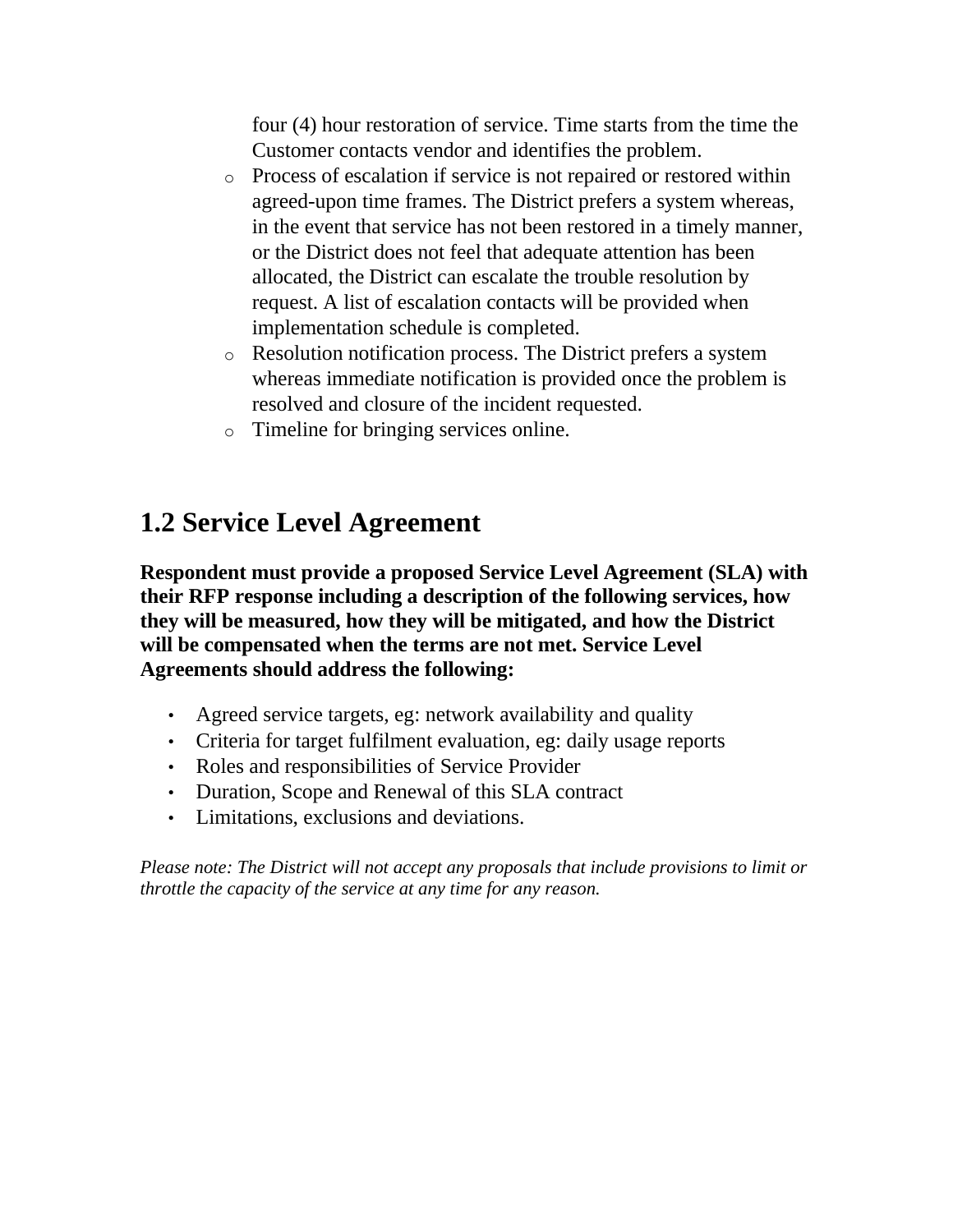# **2.1 Scoring Criteria**

The following criteria shall be used to evaluate responsive bids:

| 25 points | Price of the service provided                 |
|-----------|-----------------------------------------------|
| 20 points | Uptime and quality guarantee                  |
| 15 points | Proposed contract and Service Level Agreement |
| 15 points | Compatibility with existing infrastructure    |
| 15 points | Daily bandwidth and utilization reports       |
| 10 points | References                                    |

# **3.0 Catch All**

The District's obligation under this RFP and subsequent contract(s) is contingent upon the availability of funds from which payment for contract purposes can be made including funds from the Federal e-rate program, State matching funds, and the District's general fund.

## **3.1 Conflict of Interest**

Potential conflicts of interest shall not automatically result in the rejection of the proposal, but they must be declared with the proposal.

## **3.2 Cost Allocation and Ineligible Products/Services**

The Respondent is responsible for correctly applying cost allocation to otherwise eligible products and services and correctly identifying ineligible products/services on the bid form.

## **3.3 Cost of Preparing Proposal**

All costs incurred in the preparation of the proposal(s) shall be the responsibility of the Respondent and shall not be reimbursed by the District.

## **3.4 Errors in the Proposal**

Respondents are responsible for all errors and omissions in their proposal and any such errors or omissions shall not serve to diminish their obligations to the District.